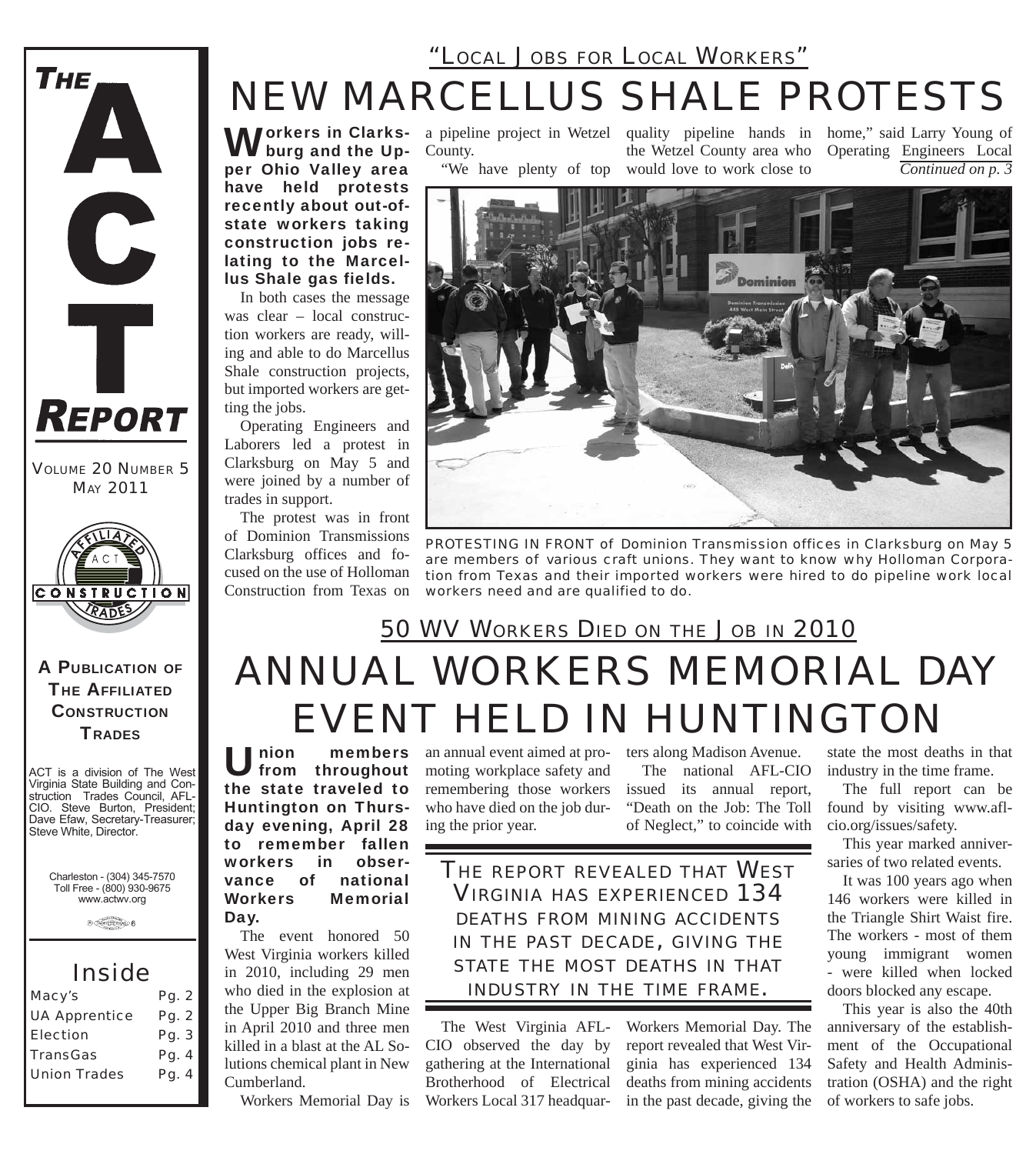## *LOCAL CONSTRUCTION WORKERS NOT CONSIDERED IMPORTANT*

# *TRADES QUESTION MACY'S DISTRIBUTION CENTER ECONOMIC INCENTIVE DEAL*

ACT representationing why Macy's Corporation has been given millions of tax McComas has been to the dollars without requiring a single construction worker be from West Virginia.

Numerous Freedom of Information letters had to be sent to state and local development officials to determine just how much tax funding was given to the \$170 million distribution center project in Berkeley County.

So far ACT has uncovered sales and property tax breaks worth millions, state help on financing \$176 million for the project, as well as a grant of \$5 million for site preparation and \$2.3 million for training.

The general contractor hired for the 1.3 million square foot project is H & M Construction from Tennessee. The site preparation con-

tractor is Charles DeWeese Construction Inc., from Kentucky.

ACT Representative Matt Berkeley County Development Authority and to the job site to see how local workers and contractors can get an opportunity to work on the project.

"All we get is a run around," said McComas. "They tell me they have all their contractors lined up, but when I ask for a list they all of a sudden don't know."

His request for information to the Development Authority has been met with unreturned calls.

ACT Director Steve White went to the WV Economic Development Authority meeting of April 21 to explain the frustration and disappointment local workers felt with their tax dollars at issue.

"We want to know where *million to Macy's.*

the money is and why no one talks about local construction workers - we are tax payers too," White told the Authority members.

At the same meeting Macy's asked for and received permission to use the special tax free financing status of the state.

When asked about the property tax deal given to the company Development Authority officials claimed they

did not know the details.

Further FOIA requests yielded an agreement between Berkeley County and Macy's worth more than \$10 million in forgiven property *Continued on p. 4*



*KENTUCKY CONTRACTOR Charles DeWeese Construction Inc., works on the site of the Macy's distribution center project funded by a forgivable state loan of \$5* 

## *DATES SET FOR PARKERSBURG PLUMBERS JOINT APPRENTICESHIP APPLICATIONS*

The Parkersburg<br>Plumbers Joint Apprenticeship will be accepting application from Wednesday, June 1 through Friday, June 10.

Applications will be available from 9:00am till noon each day, except on weekends.

Those interested should go to 593 Cedar Grove Road,

WVU-P).

The five year program teaches all aspects of the plumbing and pipefitting trade including, welding and pipefitting, medical gas, CAD, refrigeration, instrument technician, blue print reading, plumbing, heating and cooling.

Apprentices are paid while on-the-job and also go to

Parkersburg (two block from school for a minimum of 216 hours per year.

> To qualify an applicant must be at least 18 years old, have a high school diploma or GED, a valid driver's license and be physically able to perform the work of the trade.

A copy of the applicant's birth certificate, driver's license, high school diploma or GED and if recently in the military a DD214 form will

be requested at the time of application.

Completed applications, together with all supporting documents, must be submitted within the same time period during June 1 to June 10.

Applicants must reside in the area of Local 565 which includes Calhoun, Jackson, Pleasants, Tyler, Wirt and Wood County in WV; and Morgan County south of

Route 78, Meigs, Monroe, and Washington County in Ohio.

Applicants must pass an aptitude test administered by WV Workforce as well as an alcohol and drug test.

The recruitment, selection, employment and training of apprentices shall be without discrimination because of race, color, religion, national origin or sex.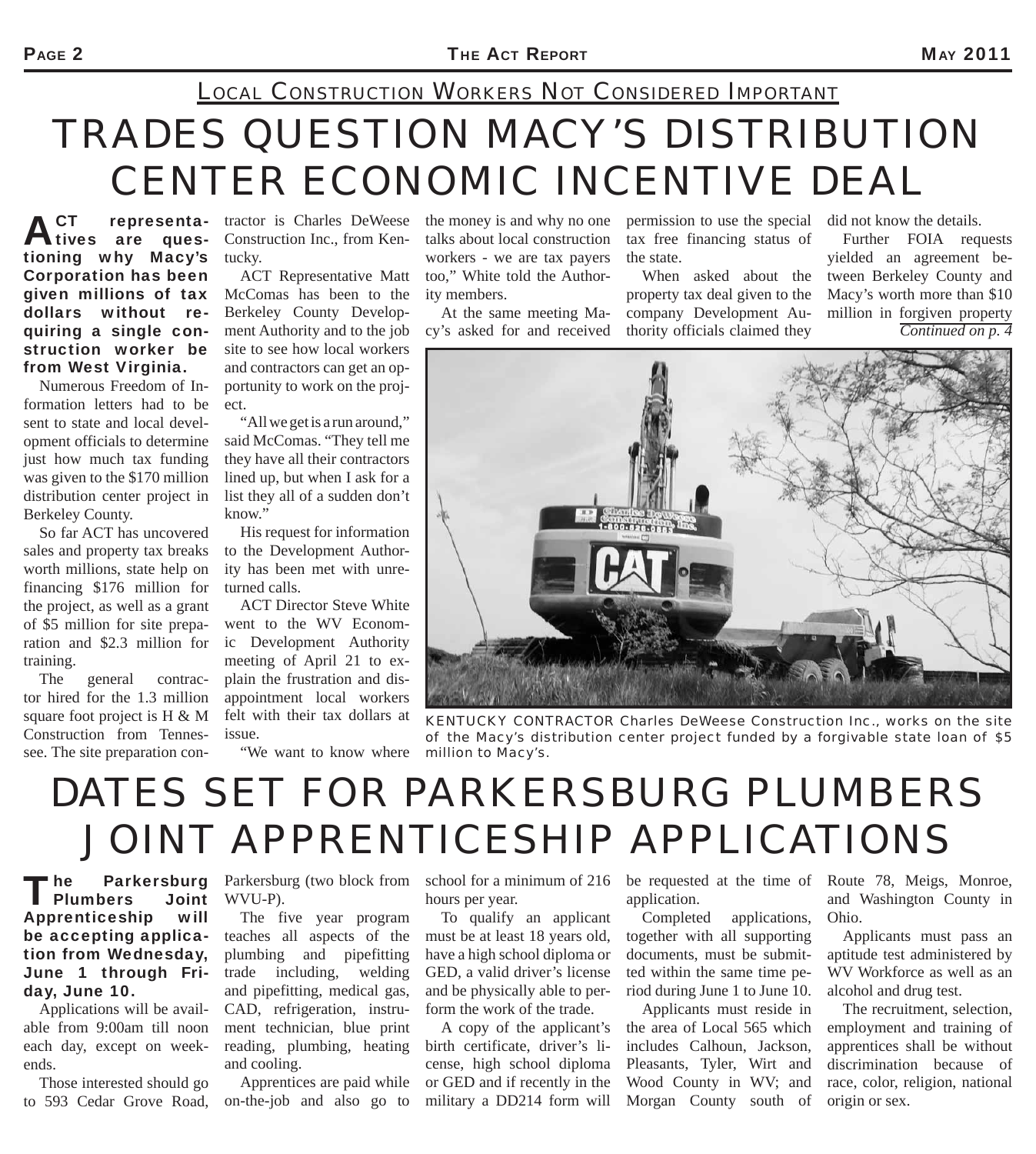## *SPECIAL PRIMARY ELECTION FOR GOVERNOR HARRISON & UPSHUR SCHOOL BONDS FAIL*

Democrat Earl Ray<br>Tomblin will go up against Republican Bill Maloney for the Special General Election for Governor to be held in October.

Tomblin was able to beat the WV AFL-CIO endorsed candidate Rick Thompson (D-Wayne) as well as four other democratic candidates.

Thompson, who came in second, was endorsed after a series of interviews and a review of questionnaires and candidate track records. He has a 100% voting record on Labor issues.

The Special Election did not get much of a response from the public with an estimated 16 percent of registered voters going to the

polls. Organized Labor focused on membership education and voter turnout.

"We knew the turnout would be low so we tried to encourage union members to

vote," said Dave Efaw, Secretary-Treasurer of the WV State Building Trades.

Another factor effecting Labor was the unprecedented attacks seen in states like Wisconsin and Ohio against workers.

"Our members were fired up about Wisconsin and Ohio," said Efaw. "I am convinced we got our message

out - we simply need more members."

Both political parties had a crowded field of candidates.

preme Court overruled Tomblin and ordered a special election.

The court said the election

had to be concluded by November of this year. Because

the race is a

Special Election candidates

were able to run without giving up their current elected office.

This may have been the reason both parties saw a crowded field of candidates.

Whoever wins in October will only be in office for a year. An election for the regular four year term will be held next year.

Also on the ballot were

school bond votes in Harrison and Upshur Counties.

In Harrison County a \$71 million bond failed by 3 to 1.

The State School Building Authority (SBA) had committed to give the County \$25 million, but only if the bond passed.

The funding would have been used for renovations, additions, and new facilities for 11 schools.

In Upshur County a \$35 million bond failed which means the County will not be eligible for an additional \$13 million from the SBA.

The money would have funded the construction of a new Buckhannon-Upshur Middle School as well as improvements in eight other schools in the county.

*MARCELLUS* 

*CONTINUED FROM P. 1*

132.

"Why bring in companies from Texas who import workers?"

these jobs." In Ohio, Marshall and Wetzel Counties workers have

manned four protests in the last five weeks to draw attention to the same issue "Local Jobs for Local Workers."

*"WE SEE PLENTY OF OUT-OF-STATE TRUCKS AND CONSTRUCTION WORK- ERS WHEN WE NEED THE JOBS FOR LOCAL WORKERS," WALTER 'FUZZ' LARUE, ACT REPRESENTATIVE*

Holloman is building a 24 inch pipeline for Dominion at their Hastings facility in Wetzel County.

Workers from Texas, Oklahoma and Florida have been observed working at the project.

"Wetzel County has 16 percent unemployment," said Joe Bowen of the Laborers. "Our local workers need

"We want to let the public know we have skilled, qualified people who want and need these jobs," said Jim Flannigan, Organizer for Iron Workers 549 Wheeling.

According to ACT's Walter 'Fuzz' LaRue the protests have been organized by Flanigan along with Randy Miller of the Electricians with a number of crafts joining.

The response from the public has been overwhelming support.

work should benefit our communities. And local jobs should be everyone's top pri-

*STANDING ALONG ROUTE 2 in Wetzel County are members of various crafts promoting "Local Jobs for Local Workers." This event took place on April 14 and is one of four protests held at different locations in the last five weeks.*

"We see plenty of out-of-LaRue. "Marcellus Shale state trucks and construction workers when we need the jobs for local workers," said ority."

#### *"WE KNEW THE TURNOUT WOULD BE LOW SO WE TRIED TO ENCOUR-AGE UNION MEMBERS TO VOTE," DAVE EFAW, SECRETARY-TREASUR-ER, WV STATE BUILDING TRADES*

The special election was called after former Governor

Joe Manchin won his bid to replace Senator Robert C. Byrd.

A variety of groups including the WV AFL-CIO challenged the position of Acting Governor Earl Ray Tomblin who said he planned to fill out the two years left in Manchin's term. The WV Su-